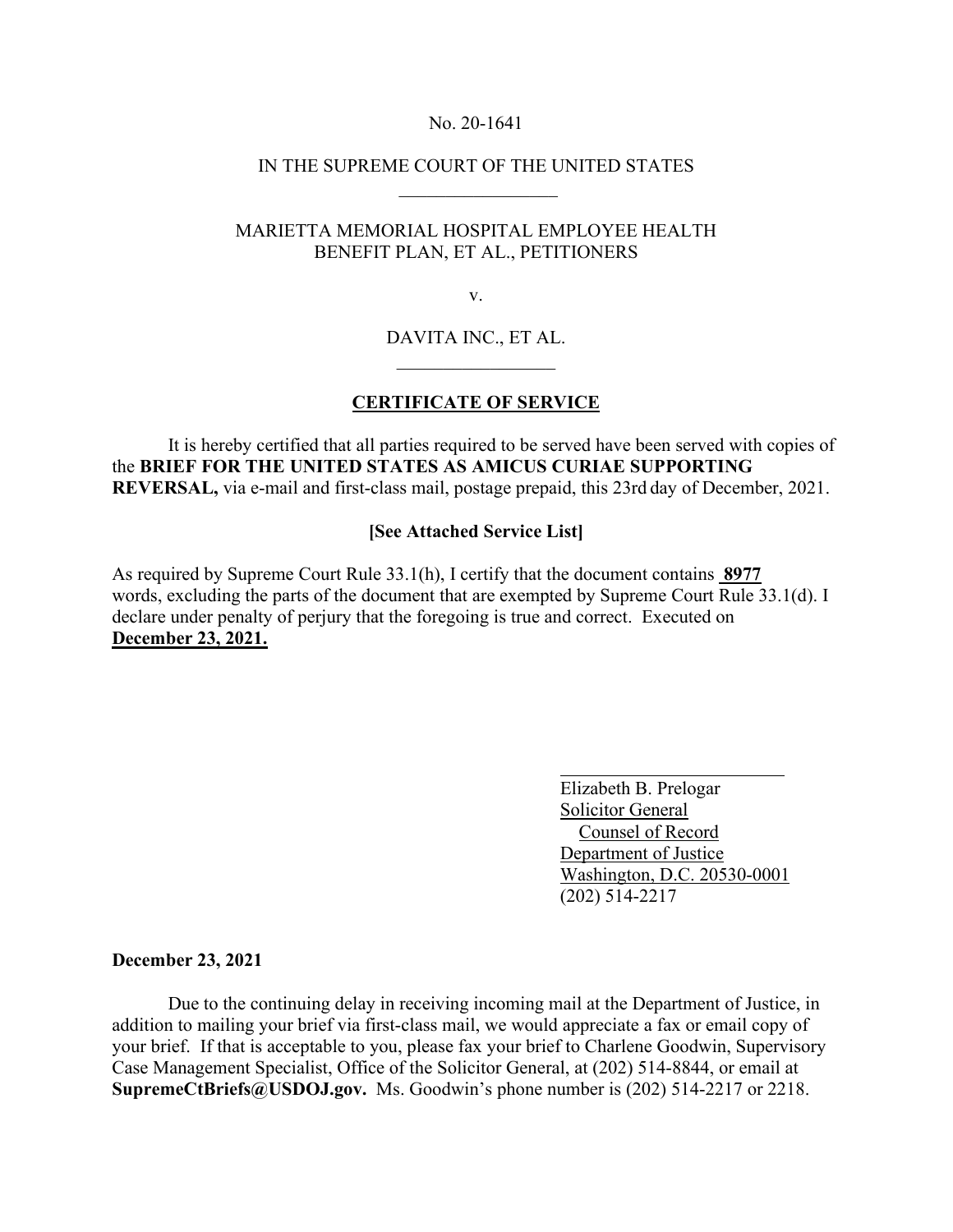20-1641 MARIETTA MEMORIAL HOSPITAL EMPLOYEE, ET AL. DAVITA INC. ET AL.

> JEFFREY S. BUCHOLTZ KING & SPALDING LLP 1700 PENNSYLVANIA AVENUE, NW SUITE 200 WASHINGTON, DC 20006-4707 202-737-0500 JBUCHOLTZ@KSLAW.COM

JOHN ROBERT CHRISTIANSEN CHRISTIANSEN IT LAW 2401 65TH LANE NW OLYMPIA, WA 98502 360-915-9399 JOHN@CHRISTIANSENLAW.NET

JOHN J. KULEWICZ VORYS, SATER, ET AL. 52 EAST GAY STREET P.O. BOX 1008 COLUMBUS, OH 43216-1008 614-464-5634 JJKULEWICZ@VORYS.COM

MATTHEW M. LELAND KING & SPALDING LLP 1700 PENNSYLAVIA AVENUE N.W. SUITE 200 WASHINGTON, DC 20006 202-626-5527 MLELAND@KSLAW.COM